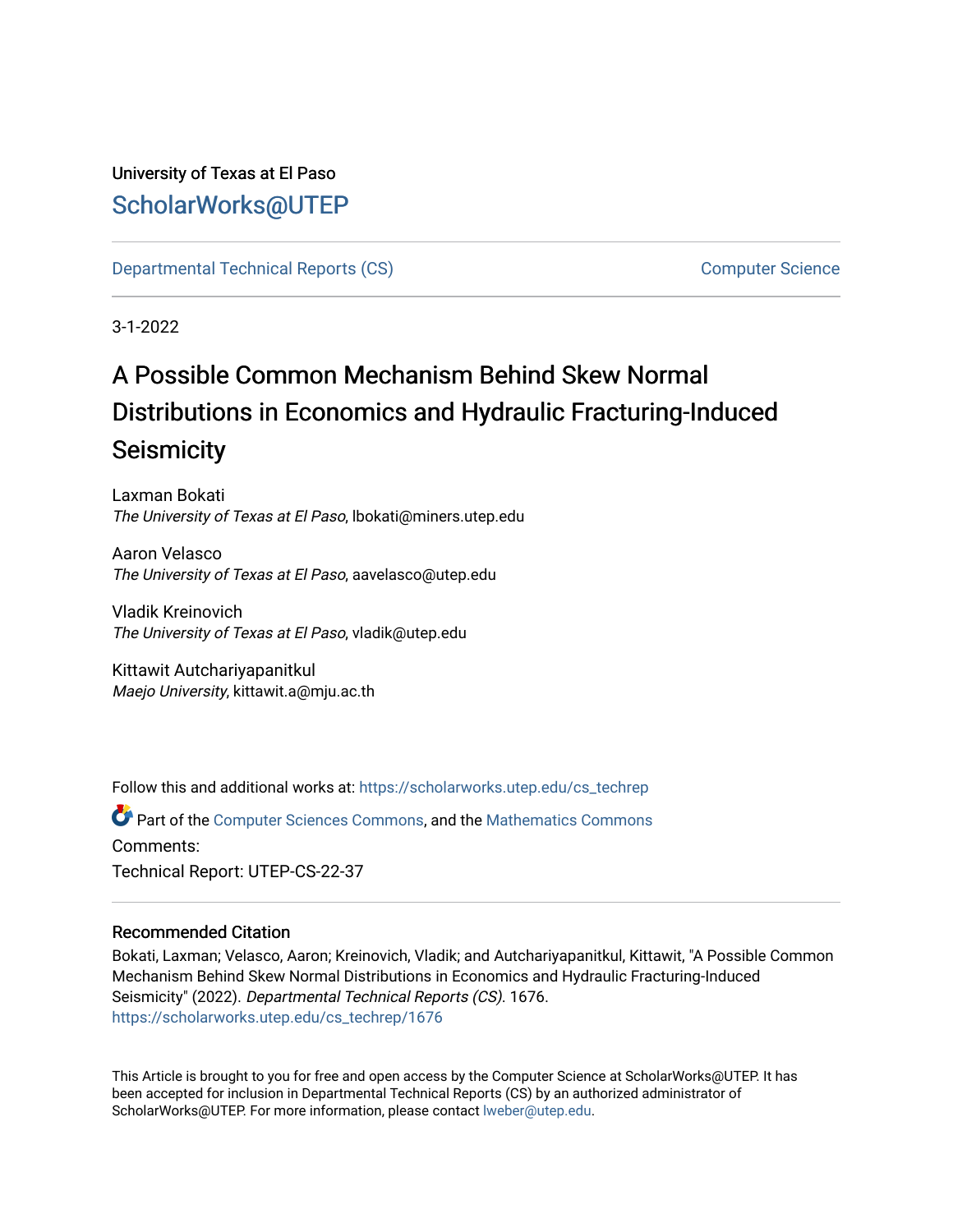# A Possible Common Mechanism Behind Skew Normal Distributions in Economics and Hydraulic Fracturing-Induced Seismicity

Laxman Bokati, Aaron Velasco, Vladik Kreinovich, and Kittawit Autchariyapanitkul

Abstract Many economic situations – and many situations in other application areas – are well-described by a special asymmetric generalization of normal distributions – known as skew-normal. However, there is no convincing theoretical explanation for this empirical phenomenon. To be more precise, there are convincing explanations for the ubiquity of normal distributions, but not for the transformation that turns normal into skew-normal. In this paper, we use the analysis of hydraulic fracturing-induced seismicity to show explain the ubiquity of such a transformation.

## 1 Formulation of the Problem

Ubiquity of normal distributions. In many practical situations, the empirical probability distribution is close to Gaussian (normal), i.e., to a distribution with the probability density

$$
f(x) = \frac{1}{\sqrt{2\pi} \cdot \sigma} \cdot \exp\left(-\frac{(x-a)^2}{2\sigma^2}\right).
$$
 (1)

Aaron Velasco

Vladik Kreinovich

#### Kittawit Autchariyapanitkul

Faculty of Economics, Maejo University, Chiang Mai, Thailand, e-mail: kittawit.a@mju.ac.th

Laxman Bokati

Computational Science Program, University of Texas at El Paso, 500 W. University El Paso, TX 79968, USA, e-mail: lbokati@miners.utep.edu

Department of Earth Sciences, University of Texas at El Paso, 500 W. University El Paso, TX 79968, USA, e-mail: aavelasco@utep.edu

Department of Computer Science, University of Texas at El Paso, 500 W. University El Paso, TX 79968, USA, e-mail: vladik@utep.edu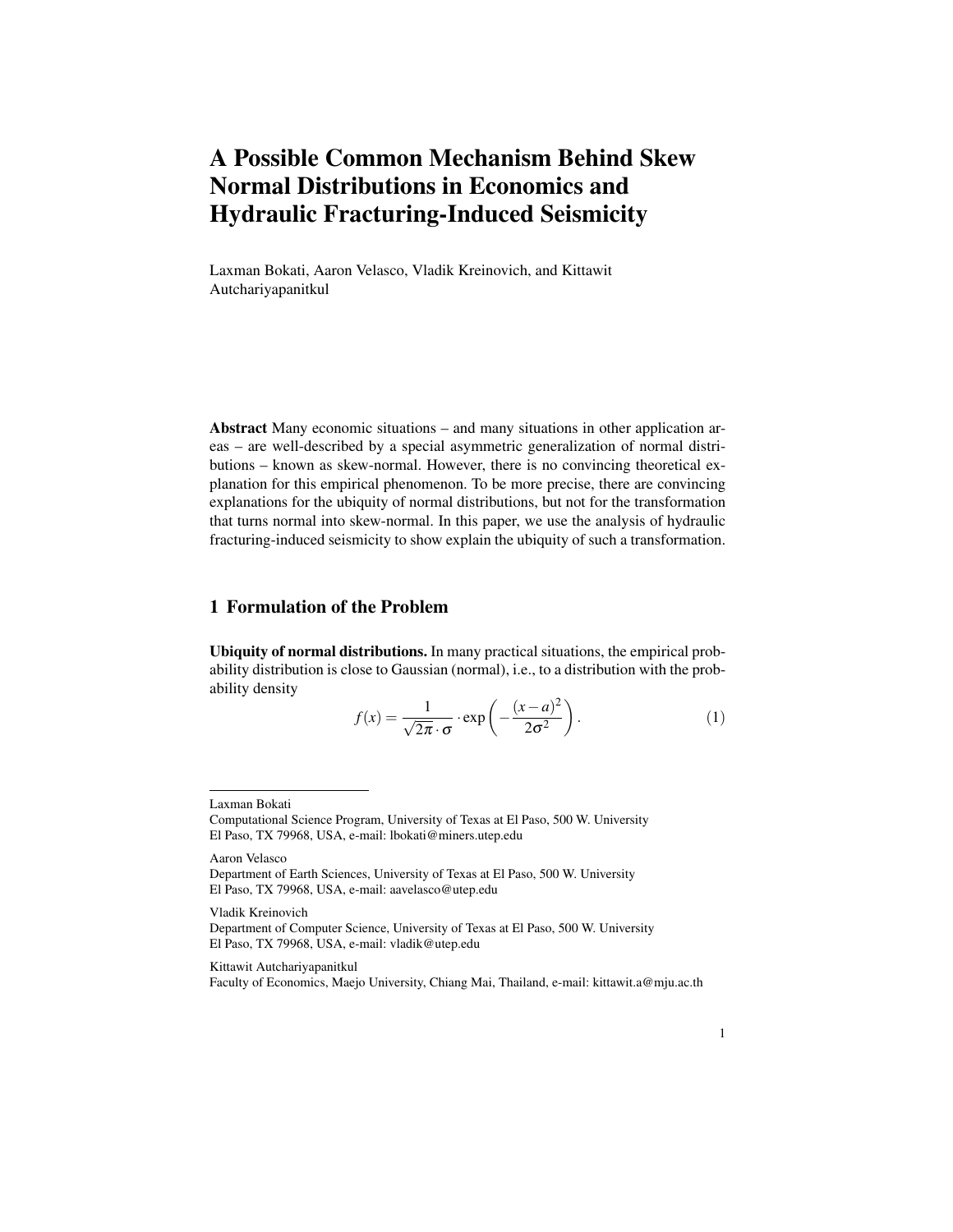2 Laxman Bokati, Aaron Velasco, Vladik Kreinovich, and Kittawit Autchariyapanitkul

There is a convincing explanation for this ubiquity. Indeed, in many practical situations, the random phenomenon is caused by a large number of small independent random factors, and it is known that in such situations, under some reasonable conditions, the probability distribution is close to Gaussian.

To be more precise, the corresponding result – known as the Central Limit Theorem – says as the number of factors increases, the distribution tends to Gaussian; see, e.g., [4].

Normal distributions are symmetric. One of the properties of the normal distribution is that it is symmetric with respect to inversion around the central point *a*.

To be more precise, if we consider two points  $x$  and  $x'$  on two different sides of the central point *a* and at the same distance from *a*, i.e., for which  $x' - a = -(x - a)$ , then we will get  $f(x') = f(x)$ .

Not all practical distributions are symmetric. Not all empirical distributions are Gaussian. In particular, practical distributions are often not symmetric.

How can we describe distributions which are not symmetric. One of the advantages of a normal distribution is that it depends only on two parameters: the mean *a* and the standard deviation  $\sigma$ . The more parameters, the more experimental results are needed to determine all of them; see, e.g., [4]. The fact that we only have two parameters to determine means that it is sufficient to have a small amount of experimental data to uniquely determine the actual distribution.

It is desirable to have a similar few-parametric family to describe a more general class of asymmetric distributions.

Skew-normal distributions. Several few-parametric families have been proposed for the purpose of describing asymmetric distributions. It turns out that in many economic and other problem, the most adequate description is provided by the so-called *skew-normal distribution* (see, e.g., [2]), i.e., the distribution with the probability density

$$
g(x) = A \cdot (f(x))^{\alpha} \cdot \int^x f(y) \, dy,\tag{2}
$$

where  $f(x)$  is the probability density (1) of the normal distribution, and A is a normalizing factor, making sure that  $g(x)$  is a probability density function, i.e., that  $\int g(x) dx = 1.$ 

Why. A natural question is: why is the family (2) ubiquitous?

We know why normal distributions are ubiquitous – this follows from the Central Limit Theorem – but how can we explain the transformations (2) from normal distribution to skew-normal distribution?

What we do in this paper. In this paper, we provide a possible answer to this question by noticing that a similar transformation (2) naturally appears, in the first approximation, in another application area – namely, in the analysis of hydraulic fracturing-induced seismicity.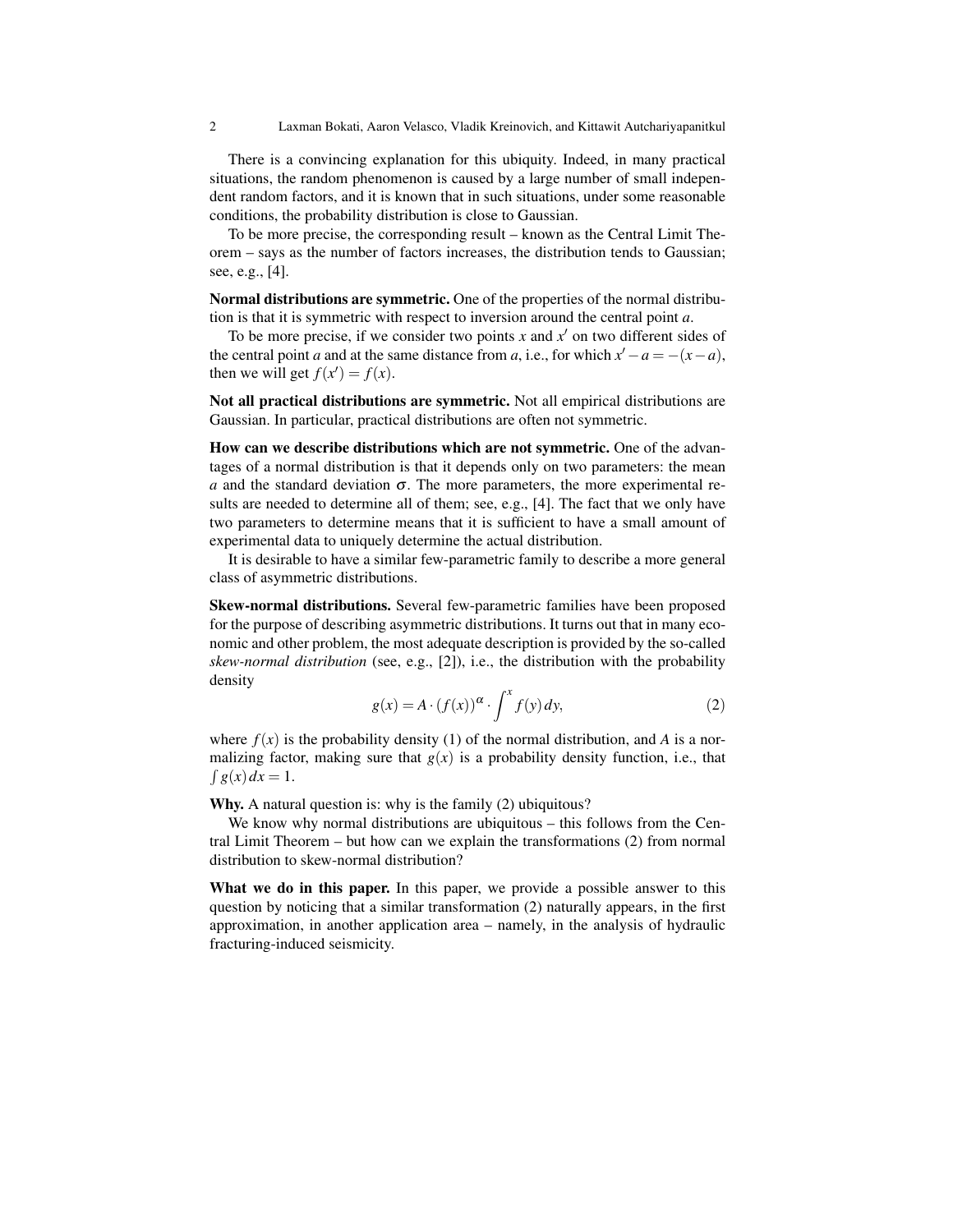### 2 Hydraulic fracturing-induced seismicity: first-approximation description and the resulting explanation

What is hydraulic fracturing. Traditional methods of extracting oil and gas left a significant amount of it in the oil well.

To extract the remaining amount of oil and gas, practitioners use *hydraulic fracturing*. In this process, high-pressure hot liquid (water with some chemical added) is pumped into the wells. This liquid fractures the rocks that prevented oil and gas from coming out and thus, pushes oil and gas out.

Fracturing causes seismicity. In general, seismic activity is caused by stresses. Many of these stresses happen to be close to the well depths. Fracturing adds to these stresses, and thus, causes additional seismic activity; see, e.g., [3].

*Comment.* Most of the resulting seismic activity is minor: humans can feel it, but it does not cause serious damage.

How seismicity depends on fracturing: first approximation. In general, the amount of seismic activity  $g(t)$  is correlated with the amount of fluid  $f(t)$  pumped into the area.

To be more precise, this correlation comes with a delay – since it takes some time for the pumped liquid to reach the fault areas, where the stresses are location – but for the purposes to this paper, in the first approximation, we can ignore this delay.

In this delay-ignoring approximation, the value  $g(t)$  of the quantity g at moment *t* depends on the value  $f(t)$  of the quantity  $f$  at the same moment of time:  $g(t)$  =  $F(f(t))$  for some function  $F(f)$ .

**Scale-invariance.** What should be the dependence  $g = F(f)$  between the numerical values of the quantities *f* and *g*?

To answer this question, let us recall that the numerical values of most physical quantities depend on the choice of the measuring unit: if we choose a measuring unit which is  $\lambda$  times smaller than the previous one, then all numerical values are multiplied by  $\lambda$ . For example, if we replace meters with centimeters – a unit which is 100 times smaller – then 2 m becomes  $100 \cdot 2 = 200$  cm.

In many cases – as in the case of length – there is no fundamental reason for selecting a measuring unit: all measuring units are equally reasonable. In such cases, it makes sense to require that the exact form of the dependence  $g = F(f)$  should remain the same if we change the unit for *f* .

Of course, if we change the unit for  $f$ , we must appropriately change the unit for *g*. For example, if we want to preserve the formula for velocity  $v = d/t$  as a ratio between distance *d* and time *t*, then, if we change the unit of distance from km to m, we need to also change the corresponding unit for velocity from km/h to m/h.

In general, such scale-invariance of the dependence  $g = F(f)$  means that for every  $\lambda > 0$ , if we replace the numerical values of *f* with new values  $f' = \lambda \cdot f$ , then there should exist an appropriate value  $\mu$  – depending on  $\lambda$  – for which  $g = F(f)$ implies that  $g' = F(f')$ , where  $g' \stackrel{\text{def}}{=} \mu \cdot g$ .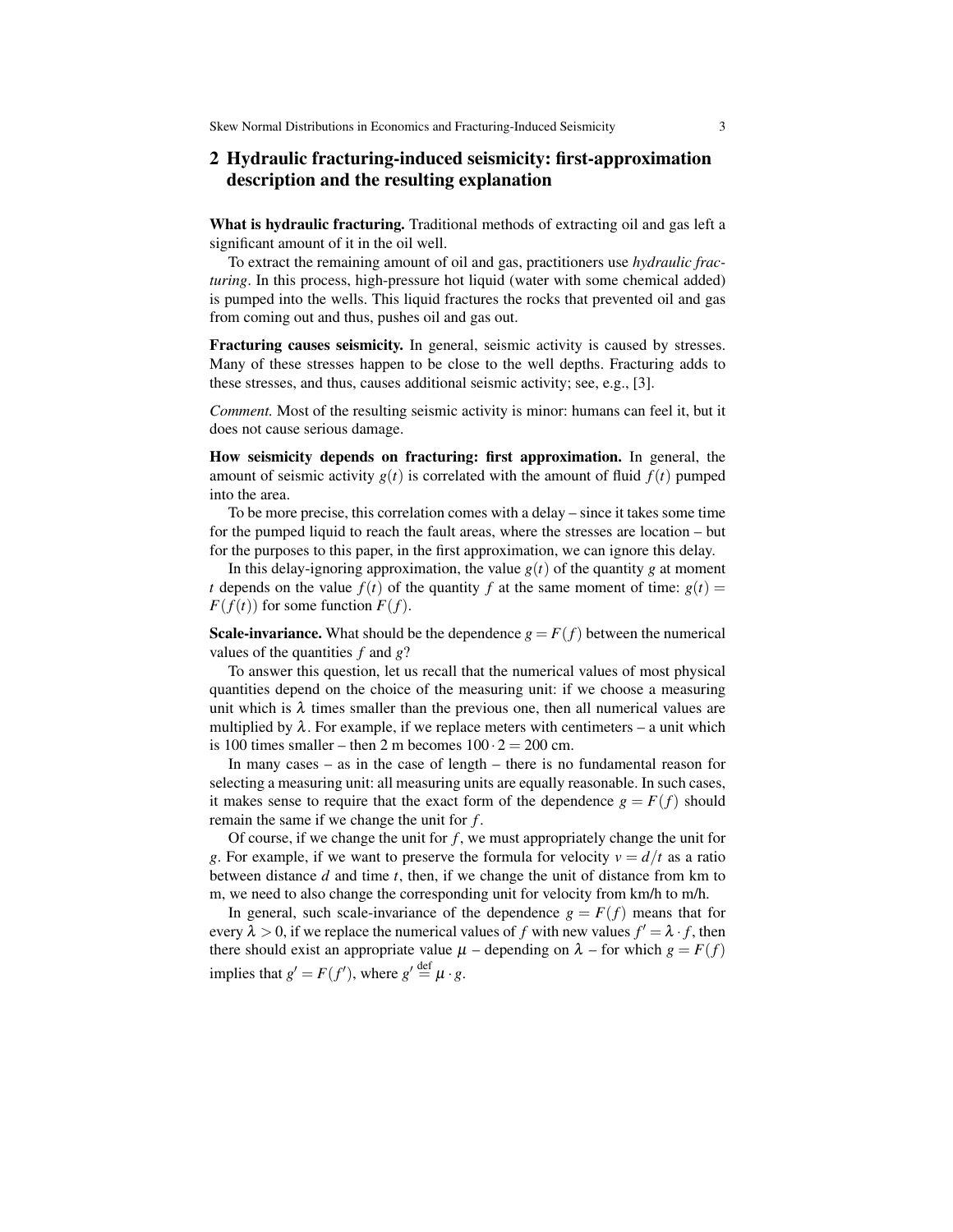*Comment.* In economics, scaling corresponds, e.g., to changing a currency in which we gauge incomes and prices.

Which dependencies are scale-invariant. If we substitute the expressions  $f' =$  $\lambda \cdot f$ ,  $g' = \mu(\lambda) \cdot g$ , and  $g = F(f)$  into the formula  $g' = F(f')$ , we conclude that  $\mu(\lambda) \cdot F(f) = F(\lambda \cdot f)$ . It is known (see, e.g., [1]) that all measurable – in particular, all continuous – solutions of this functional equation have the form

$$
F(f) = B \cdot f^{\alpha},\tag{3}
$$

for some constants *B* and  $\alpha$ .

The amplitude of the seismic activity is proportional to overall amount of injected liquid. Newly injected liquid triggers the seismic activity, because its presence disrupts the situation at the fault.

In the beginning of the injection, only the newly injected liquid contributes to this disruption. However, as more and more liquid makes it way to the fault, the larger the overall volume of the liquid that disturbs the fault and thus, the larger the intensity of the resulting seismic activity.

From this viewpoint, the coefficient  $B$  – that described this intensity – grows with the overall amount  $\int_1^t f(s) ds$  of the pumped liquid. In the first approximation, we can assume that this dependence is linear, i.e., that  $B = A \cdot \int_0^t f(s) ds$  for some constant *A*. Substituting this expression for *B* into the formula (3), we conclude that

$$
g(t) = A \cdot (f(t))^\alpha \cdot \int^t f(s) \, ds. \tag{4}
$$

Conclusion of this section. Thus, the first-approximation description of hydraulic fracturing-induced seismicity leads to exactly the desired formula (1). In this derivation, we did not use any specific physical features of this phenomenon, just a general idea. Thus, we have indeed a general explanation for the empirical formula (1).

For example, in economics, we can make similar arguments about investing additional money into an economy: the current change depends on the amount invested now, but the coefficient of proportionality grows with the size of the economy – i.e., is, in the first approximation, proportional to the overall amount of money already invested: indeed, the larger the economy, the more efficiently it can use new funds.

*Comment.* It should be mentioned that with respect to seismicity, the formula (4) is a very crude approximation, an approximation that provides mostly the qualitative explanation. This is in contrast to many econometric applications, where the dependence (1) works very well.

This difference is easy to explain:

- in geosciences, we only have a limited number of measurements, while
- in economics, we have a large amount of data.

Even though such cases – in which the dependence  $(1)$  is reasonably exact – are as rare in economics as it is in geosciences: